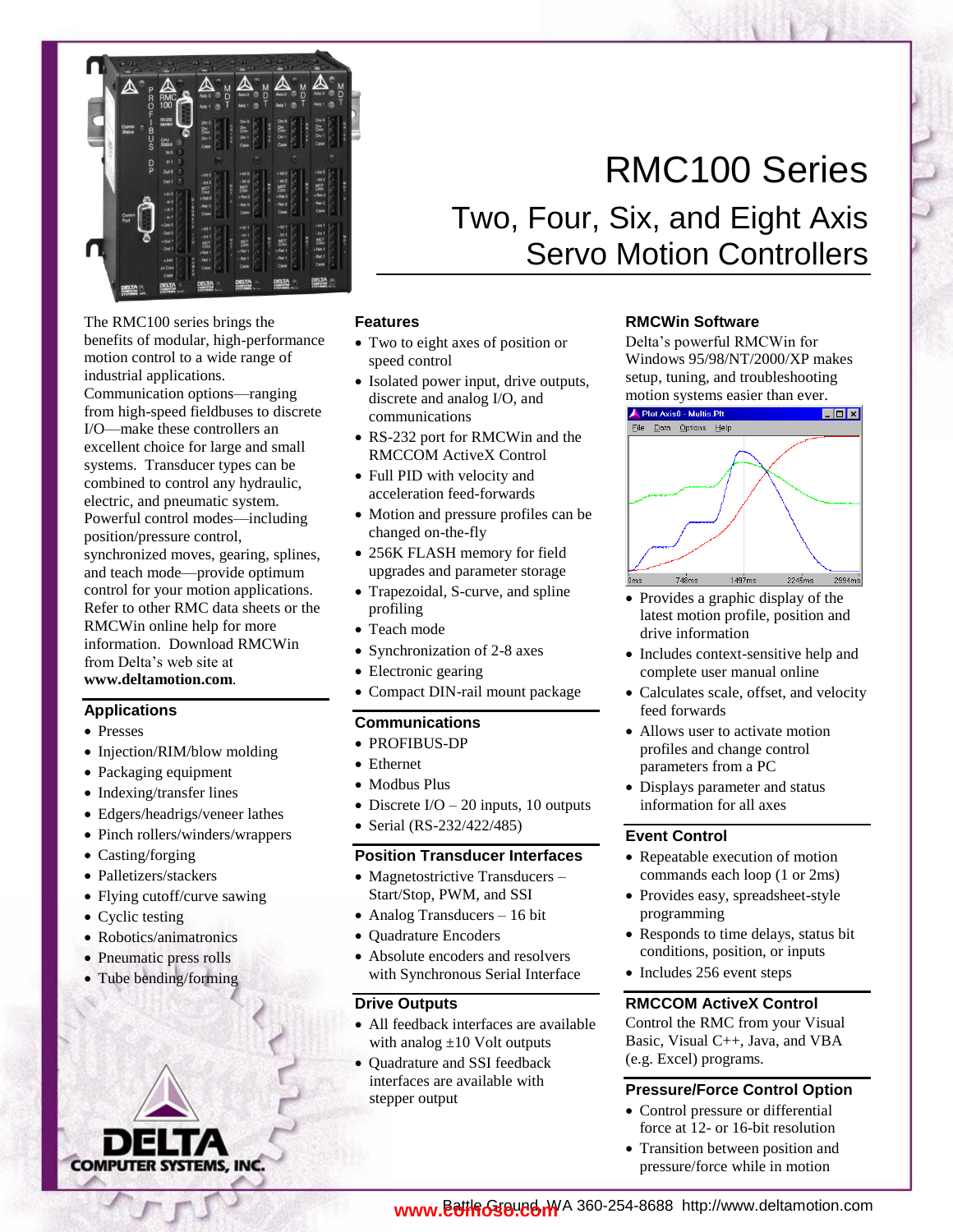# RMC100 Series

### **Setup Parameters Setup Parameters**

Configuration Scale **Offset** Extend Limit Retract Limit Proportional Gain Integral Gain Differential Gain Extend Vel. Feed Forward Retract Vel. Feed Forward Extend Accel. Feed Fwd Retract Accel. Feed Fwd Dead Band Eliminator In Position Following Error Automatic Stop Enable

Controller operating configuration These fields allow for position unit conversion Maximum position allowed Minimum position allowed Proportional gain for PID loop

Integral gain for PID loop Differential gain for PID loop Open loop compensation terms proportional to target velocity Open loop compensation terms proportional to target acceleration Valve dead band compensation Window for in-position indication Allowable position error Enable for stop on errors

# **Position Axis Parameters Pressure/Force Axis Parameters**

| Configuration                 | Controller operating configuration |
|-------------------------------|------------------------------------|
| Scale A                       | These fields allow for unit        |
| Offset A                      | conversion for both pressure and   |
| Scale B                       | differential force transducers.    |
| Offset B                      |                                    |
| <b>Proportional Gain</b>      | Proportional gain for PID loop     |
| Integral Gain                 | Integral gain for PID loop         |
| Differential Gain             | Differential gain for PID loop     |
| <b>Extend Feed Forward</b>    | Open loop compensation terms       |
| Retract Feed Forward          | proportional to pressure change    |
| <b>Integrator Preload</b>     | Enable tuning of bumpless transfer |
| <b>Drive Transfer Percent</b> | from position to pressure control  |
| At Pressure Window            | Window for at-pressure indication  |
| Pressure Window               | Allowable pressure/force error     |
| Automatic Stop Enable         | Enable for stop on errors          |
|                               |                                    |

### **Dynamic Control Parameters <b>Control Parameters Dynamic Control Parameters** Mode Acceleration Deceleration Speed Command Value Command Select from these features: Graph disable S-curve ramps Synchronization Electronic Gearing Quick mode Monitor Pressure mode Integrator modes (avoid windup and overshoot) Acceleration rate, distance, or time Deceleration rate, distance, or time Maximum speed during a move Destination position Command to be executed (refer to online help for complete list of commands) Mode Pressure Set A Pressure Set B Ramp Time Command Value Command Select from these features: Curved and linear ramps Auto-calculated ramp slope Integrator modes (avoid windup and overshoot) Pressure control entry threshold Pressure control exit threshold Time to ramp between pressures Desired pressure Command to be executed (refer to online help for complete list of commands) **Status Information Status Information** Command Position Target Position Actual Position Requested position within limits Calculated desired position of axis Measured position based on current Transducer Counts that have been Command Pressure/Force Target Pressure/Force Actual Pressure/Force Transducer Counts A Transducer Counts B Requested pressure/force Calculated desired pressure/force Currently measured pressure/force Raw value read from analog

Transducer Counts Status Word Drive Actual Speed Null Drive Step

Scaled and Offset Raw transducer counts Axis errors and status Drive output in millivolts Calculated speed Current null drive in millivolts Last step executed

### Link Value Value at which next step executes

### Actual Force A Actual Force B Status Word Drive transducers Values of each force component in a differential force application Axis errors and status Drive output in millivolts

For detailed explanations of these parameters and RMC functionality, refer to RMCWin's online help. Download RMCWin from Delta's web site at **www.deltamotion.com**.



Delta Computer Systems, Inc. 1818 SE 17th St., Battle Ground, WA 98604-8579 360-254-8688 Fax 360-254-5435 sales@deltamotion.com http://www.deltamotion.com

# **www.comoso.com**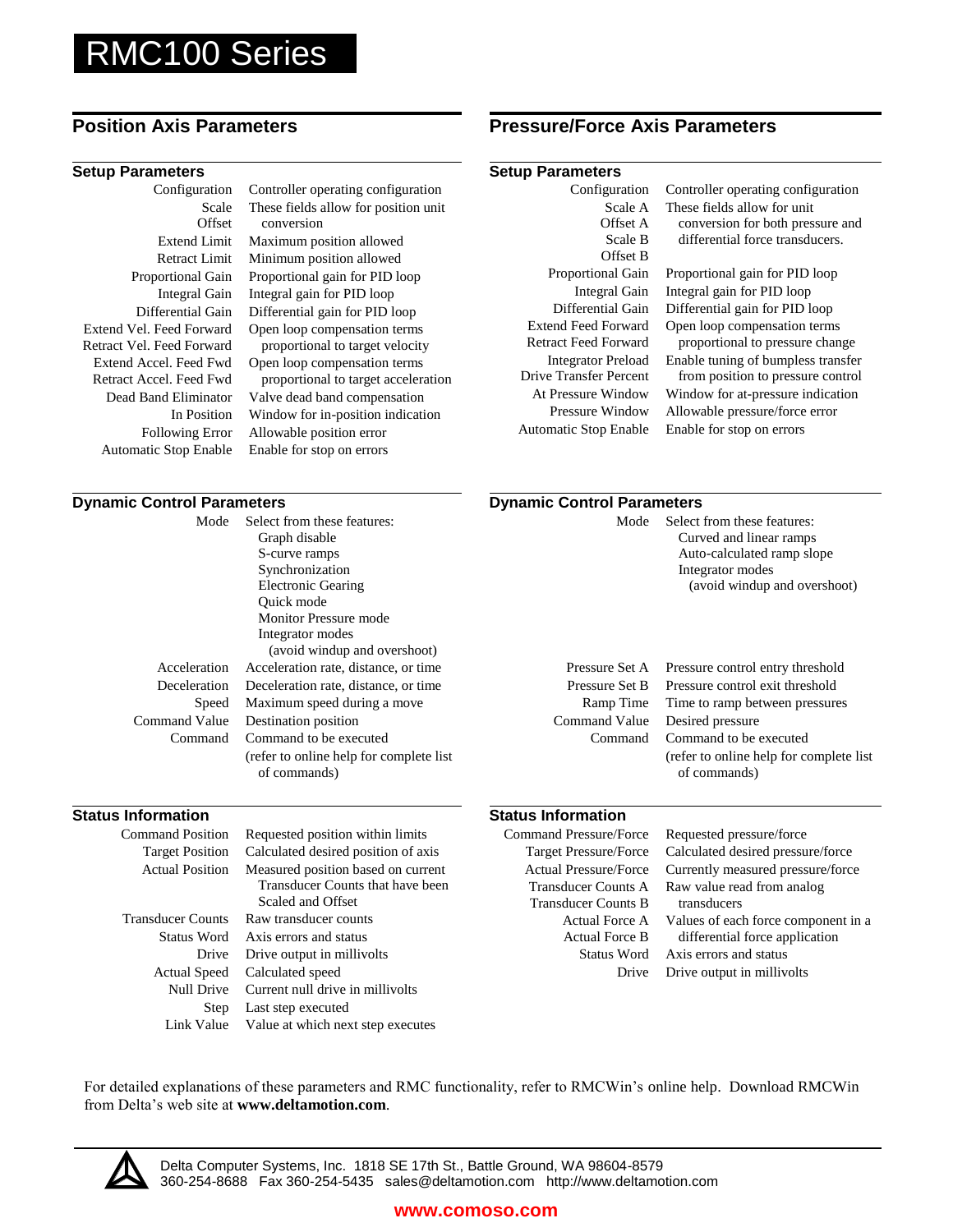| <b>Motion Control</b>          | Control loop time                                                                    | 1 or 2 ms depending on module configuration                                                                                             |
|--------------------------------|--------------------------------------------------------------------------------------|-----------------------------------------------------------------------------------------------------------------------------------------|
|                                | Maximum speed                                                                        | 65,535 user-defined position units per second                                                                                           |
| RS-232 Port                    | Interface with Delta's RMCWin<br>and RMCCOM ActiveX Control.                         | Requires a PC with Windows 95/98/Me/NT/2000/XP.                                                                                         |
|                                | Connector                                                                            | DB-9 Male                                                                                                                               |
|                                | Cable                                                                                | Null modem                                                                                                                              |
| <b>RJ-11 LCD Terminal Jack</b> | Interface with Delta's optional<br>four-line 20-character LCD<br>display with keypad | Allows viewing status information, changing<br>parameters, and issuing commands                                                         |
| Discrete I/O                   | Isolation                                                                            | 2500 VAC optically isolated                                                                                                             |
|                                | Logic Polarity                                                                       | True High                                                                                                                               |
|                                | Inputs                                                                               | 2; independent (sink or source)<br>6 mA max at 5 V; 10 mA max at 24 V<br>26.4 VDC maximum                                               |
|                                | Input voltage threshold                                                              | 2.75 VDC typical, 3 VDC Max                                                                                                             |
|                                | Input current threshold                                                              | 2.7 mA typical, 3.2mA maximum                                                                                                           |
|                                | Outputs                                                                              | 2; independent (sink or source)<br>Solid State Relay, 50 $\Omega$ maximum on resistance,<br>30 V and 100 mA maximum, $Tpdmax$ of 1.5 ms |
| <b>Power</b>                   | Voltage                                                                              | $+24$ VDC $\pm 20\%$                                                                                                                    |
|                                | Current $-2$ axes (3 slots)                                                          | Typical 290 mA @ 24 VDC, max 375 mA                                                                                                     |
|                                | $4$ axes $(4$ slots)                                                                 | Typical 385 mA @ 24 VDC, max 500 mA                                                                                                     |
|                                | $6$ axes $(5$ slots)                                                                 | Typical 485 mA @ 24 VDC, max 625 mA                                                                                                     |
|                                | 8 axes (6 slots)                                                                     | Typical 585 mA @ 24 VDC, max 750 mA                                                                                                     |
|                                | DC-DC converter isolation                                                            | 500 VAC, 700 VDC, input to controller                                                                                                   |
| <b>Mechanical</b>              | Mounting                                                                             | Symmetrical DIN 3 or panel-mount                                                                                                        |
|                                | Dimensions $-2$ axes (3 slots)                                                       | $4.12 \times 5.95 \times 4.75$ in $(10.5 \times 15.0 \times 12.1$ cm) (WxHxD)                                                           |
|                                | 8 axes (6 slots)                                                                     | 7.12 x 5.95 x 4.75 in (18.1 x 15.0 x 12.1 cm) (WxHxD)                                                                                   |
|                                | Weight $-2$ axes (3 slots)                                                           | $2.0$ lb $(0.9 \text{ kg})$ max                                                                                                         |
|                                | $8$ axes $(6$ slots)                                                                 | $3.0$ lb $(1.4 \text{ kg})$ max                                                                                                         |
| <b>Environment</b>             | Operating temperature                                                                | +32 to +140 $\rm{°F}$ (0 to +60 $\rm{°C}$ )                                                                                             |
|                                | Storage temperature                                                                  | -40 to +185 $\mathrm{^{\circ}F}$ (-40 to +85 $\mathrm{^{\circ}C}$ )                                                                     |
|                                | Agency compliance                                                                    | CE, UL, CUL                                                                                                                             |
|                                |                                                                                      |                                                                                                                                         |

# **RMC100 Series Specifications**

# **Wiring Information for the RMC100**

| $RS-232:$ |        |                                    | Discrete $I/O$ : |                 |
|-----------|--------|------------------------------------|------------------|-----------------|
|           | Pin    | Function                           | Pin              | <b>Function</b> |
|           | 2      | Receive                            | $+ \ln 0$        | $+$ Input 0     |
|           | 3      | Transmit                           | - In 0           | $-$ Input $0$   |
|           |        | Common                             | $+ \ln 1$        | $+$ Input 1     |
|           |        |                                    | $-$ In 1         | $-$ Input 1     |
| Power:    |        |                                    | $+$ Out 0        | $+$ Output 0    |
|           | Pin    | <b>Function</b>                    | $-$ Out $0$      | - Output $0$    |
|           | $+24V$ | $+24$ Volt Input                   | $+$ Out 1        | $+$ Output 1    |
|           | 24 Cmn | 24 Volt Common                     | $-$ Out 1        | - Output 1      |
|           | Case   | Controller Chassis Ground (shield) |                  |                 |



Delta Computer Systems, Inc. 1818 SE 17th St., Battle Ground, WA 98604-8579 360-254-8688 Fax 360-254-5435 sales@deltamotion.com http://www.deltamotion.com